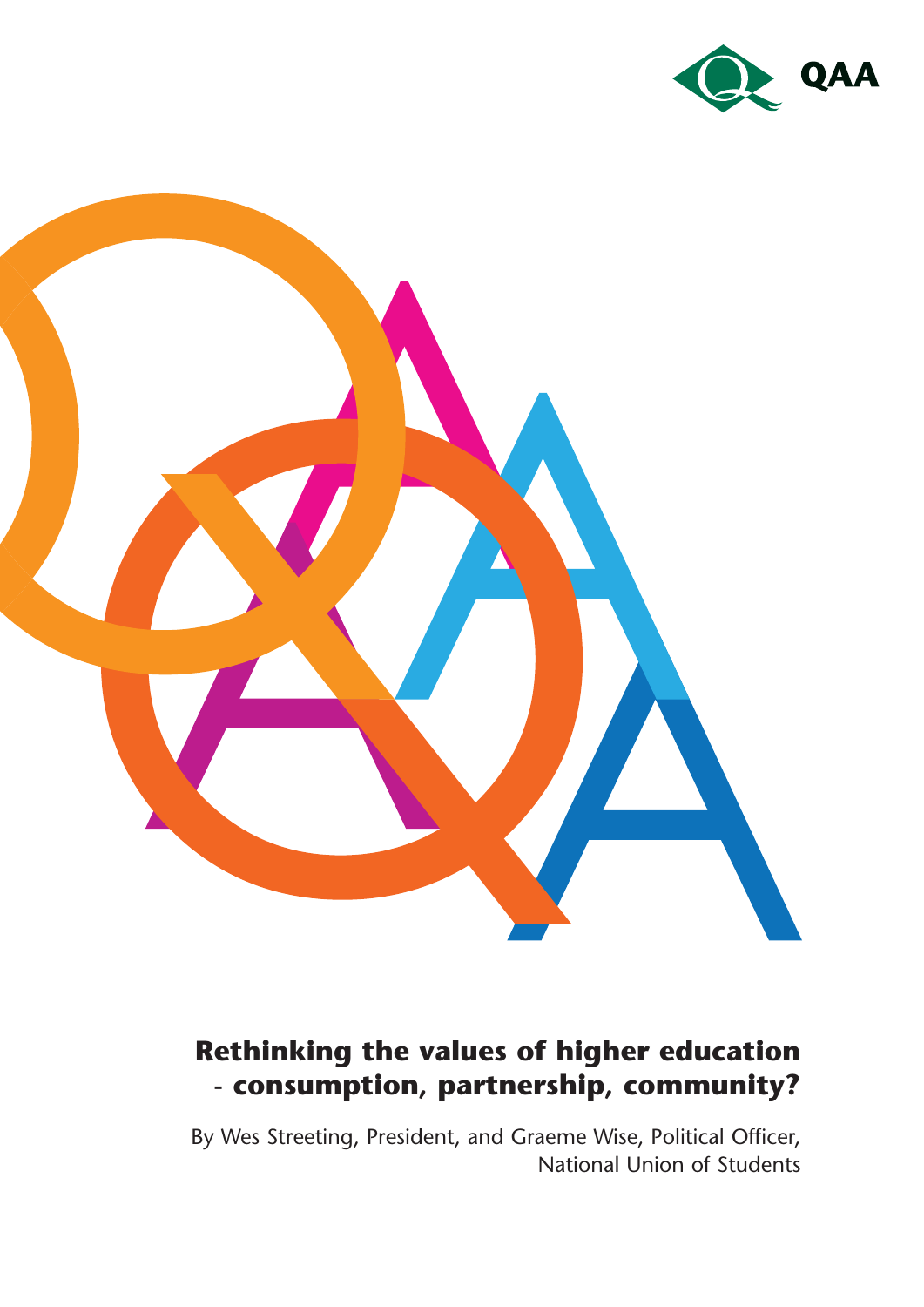### **Foreword**

Many terms and phrases are used to describe the relationship between universities and students, such as 'consumers', 'active participants', 'co-producers', 'partners', 'community of learning' and 'apprentices'; all are useful, but each has limitations and particular connotations.

When the Quality Assurance Agency for Higher Education (QAA) made the decision to include students as members of Institutional audit and review teams, consequently imbuing them with the authority and responsibility that come with the role, we were asked questions about what this implied about the relationship between students and the higher education sector. Given the level of interest in this and the amount of times QAA was asked for an opinion, we felt it was appropriate to commission some 'think pieces' from a range of leaders in the sector with different perspectives.

Wes Streeting, President, and Graeme Wise, Political Officer, of the National Union of Students, have produced the following thoughtful piece entitled *Rethinking the values of higher education consumption, partnership, community?* that sets out a positive vision of the relationship between student and institution. Following on from this, Dr Paul Taylor and Danny Wilding from the Reinvention Centre for Undergraduate Research at the University of Warwick have produced a piece entitled *Rethinking the values of higher education - the student as collaborator and producer? Undergraduate research as a case study*. 1

*Higher Ambitions*, the Government's higher education framework, together with its impending review of variable fees in England, has placed the student experience and changing relationships between students, their institutions and their learning at the heart of current debates. These pieces are important contributions to that discussion and, together with others to follow, will be welcomed.

AH LA

**Anthony McClaran Chief Executive, QAA November 2009**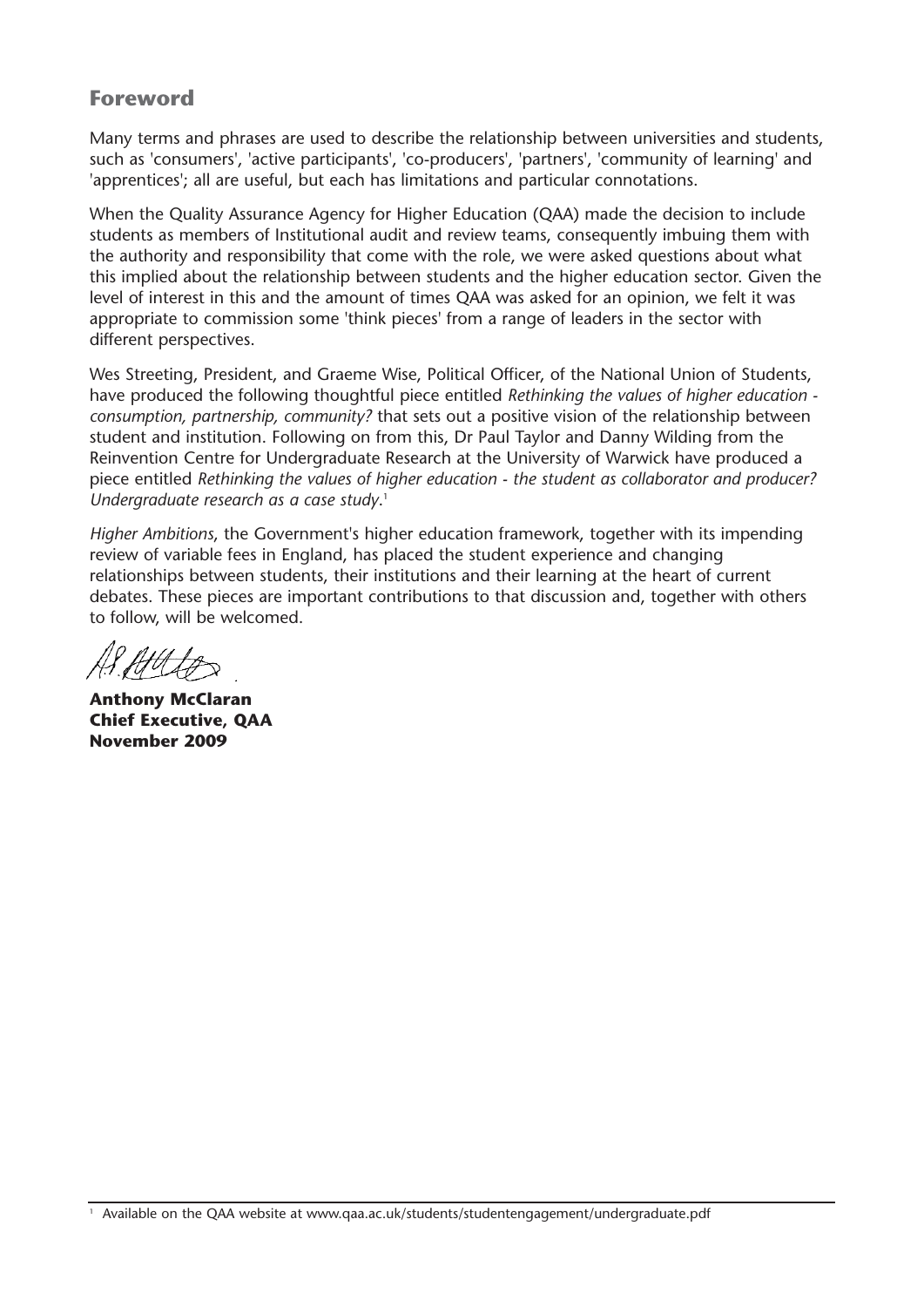## **Rethinking the values of higher education - consumption, partnership, community?**

#### **By Wes Streeting, President, and Graeme Wise, Political Officer, National Union of Students**

The character of higher education in Britain is rapidly changing. Any short glance at recent reports and commentary in the higher education press reveals a range of competing worries and fears. There are voices of concern for maintaining either 'quality' or 'standards', or both. There are those who are fearful of the impact of a new level of student expectation on academic professionals. There are worries over the 'value for money' that students get for the fees they now pay, about possible 'mis-selling' of university courses, and about the effect on the nature of study itself. Underlying it all, we believe, is the trend - which has been developing for some time now - towards market approaches in the way higher education is organised. One of the most important symptoms of this is the increasingly prevalent notion of the student 'as consumer'.

This notion is situated within a much wider process of change in public services. In a sophisticated but accessible analysis of an emerging 'marketplace democracy', Catherine Needham defines the central issue:

To claim that citizens are being treated as consumers is to say that the government-citizen relationship is replicating patterns of choice and power found in the private economy.... The government's agenda for public service reform is concentrated on an objective of maximising "customer satisfaction" and expanding individual choice and competition. (Needham, 2003, pp 5-6)

The aim of a 'students as consumers' model is to bring these principles to the higher education environment. It invites students to navigate higher education as a market, making choices and judgements about value for money as they go; it emphasises student satisfaction and calls for institutions to respond to both students' demands, as individual learners, and indeed student **demand**, in aggregate, in a constantly evolving market. We want to pursue an exploration of this issue and we want to do so explicitly from the student perspective.

Let's begin by constructing a straw woman, Kate, who exhibits all the attitudes and behaviours of the 'consuming' student. Kate is concerned about value for money - she's getting into a lot of debt to do this course and she wants to be sure it's worth it. She's pretty desperate to get at least a 2:1 because she fancies working for one of the accountancy giants. She thinks the course materials she's been given are of quite a poor standard, not very accessible, and she's quite irritated that her lecturers won't put the slides up on the university intranet so she can download them, even though she never misses a class. She can't believe the library isn't open 24 hours a day, and when she can get into the library it's far too busy and the core texts are always out. Nothing frustrates Kate more than when her lecturers can only see her at a fixed time, and only a couple of times a term, and only for 20 minutes.

To contrast this, we construct a straw man, Joe, who represents all the attitudes and behaviours of the 'non-consuming' student. Joe would never sacrifice his own positions of principle to get a better grade; he knows that the lecturers think he's usually way off the point, but he thinks his focus is much more important than they do - and actually he should get higher marks for his creativity and persistence. He rarely visits the library, preferring instead to refer to the 30 or so volumes of great, canonical works that he has piled in his bedroom. He often misses class, and isn't too worried about it. Nothing frustrates Joe more than bumping into a couple of his lecturers in a local pub, only to find they don't want to engage him in a discussion about the later works of Foucault.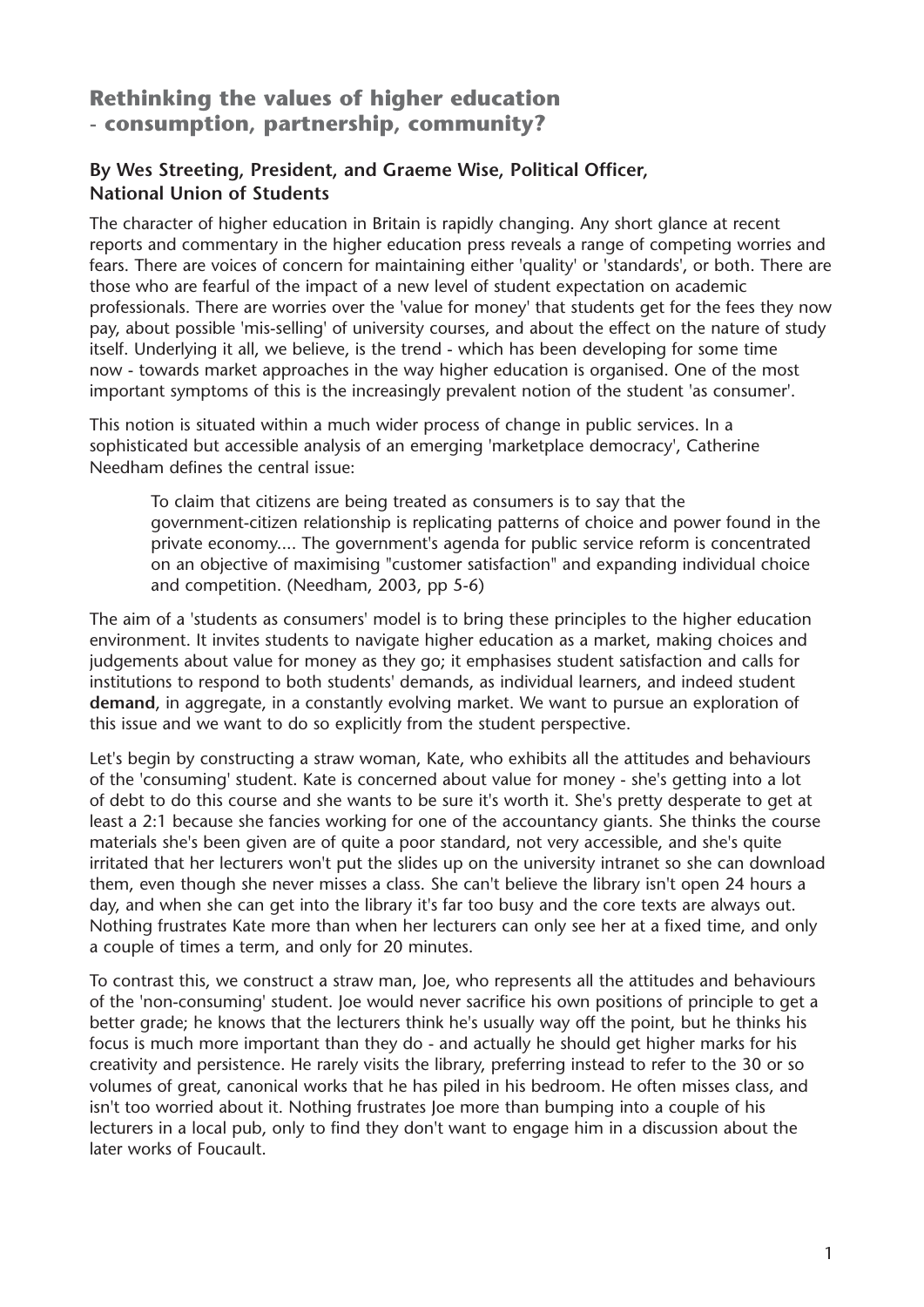Both of these students are in trouble. Joe is either very wealthy or absurdly cavalier, or otherwise has decided to treat his studies as an exercise in style. Kate is worryingly focused on the material aspects of the learning experience; so much so that she must find it hard to concentrate on the actual subject she's studying. Both are likely to panic in the second half of their final year, and not do as well as they could have. It is certain that neither is learning as much as they should be learning.

These are only caricatures, but because the concept of the student 'as consumer' is so hard to pin down, these sketches can potentially reveal more than trying to give an exhaustive definition. In particular, they help us to show that it is as unhelpful to students to become paramount consumers as it is for them to become consciously avant-garde in their approach to their studies. What we should aim for is a healthy, balanced approach. Students should be able to challenge the quality of the learning environment and the support they are getting, and should also be able to take intellectual risks and sometimes pursue interests at a tangent to the main curriculum. It should be obvious that students can't really do any of these things unless they have been reasonably diligent, attended most of the classes, done the background reading, and tried to seek out help and advice. It should be equally obvious that to do this, students need access to well-funded and well-managed resources, and the support of expert and helpful teachers. When all these things are happening in concert, the result is higher education imbued with what we might call 'quality'.

We believe that when a discourse that calls for students to be seen 'as consumers' comes into the mix, it throws the system off balance, and 'quality' suffers as a result. How does this happen? Alistair McCulloch has recently produced a critique of the 'student as consumer' model. He argues that this approach has at least eight weaknesses or problems, in that it:

- a) overemphasises one aspect of the student's role and of the university's mission
- b) suggests undue distance between the student and the educational process, thereby de-emphasising the student's role in learning
- c) encourages passivity on the part of the student
- d) fails to encourage deep learning
- e) implies in the student a level of knowledge and information, and the possession of tools to use them, that are unlikely to be present
- f) serves to deprofessionalise the academic role and encourage the 'entertainment' model of teaching
- g) compartmentalises the educational experience as 'product' rather than 'process'
- h) reinforces individualism and competition at the expense of community.

(McCulloch, 2009, p 177)

There is insufficient space to summarise all these points here, and McCulloch expands each in detail in his paper. Suffice to say, however, that the values of consumption, when applied by an individual to their learning, may cause a range of counterproductive effects - as in the case of the fictional (but all too real) example given above. McCulloch proposes an alternative model. He argues that viewing students as 'co-producers', not as 'consumers', might help to tackle and resolve these problems. In such a model, students are viewed as essential partners in the production of the knowledge and skills that form the intended learning outcomes of their programmes. They are therefore given responsibility for some of the work involved, and are not passive recipients of a service.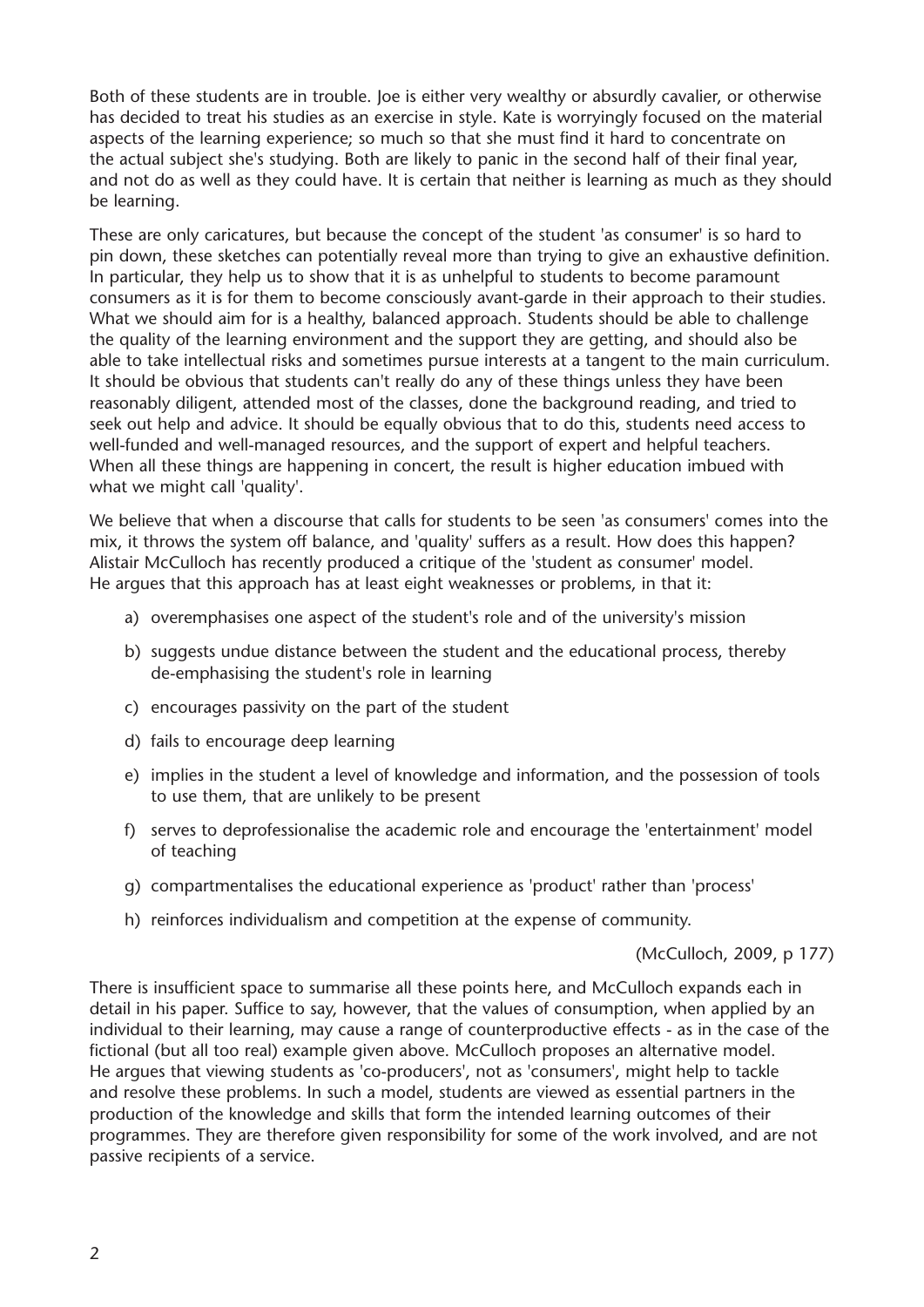It is quite clear that students are invariably responsible for some of the effort involved at all levels of higher education - and arguably all education. Inherent in processes of learning is the requirement for some action on the part of the learner. So at the individual level, co-production is already happening all the time because new skills, knowledge and understanding are 'produced' through a combination of student effort, pedagogy and the learning environment (facilities, resources, and so on). If taken further though, a model of co-production also implies student involvement at the collective level. It suggests that institutions should bring students into the decision-making process, ask students to help design the curriculum, and give students control of some parts of the learning environment. In addition, it emphasises the role of students' unions, course representatives, and so on, in influencing institutional policy by adding a student viewpoint in various contexts, or increasingly by running projects and services on the institution's behalf.

A model of co-production could bring numerous benefits. The New Economics Foundation, for example, suggests that a co-production approach could lead to increased learner satisfaction, reduced student anxiety and greater understanding of learner needs, increased satisfaction amongst academic staff, and improved educational outcomes. But the co-production model can also be criticised on a number of grounds. At its heart is the intent to place more responsibility in the hands of students. Those students are not, by definition, expert in their subject of study, and nor are they likely to be trained in the theory and practice of pedagogy, and this could make involvement in shaping the curriculum quite difficult. Because they are used to navigating markets and making consumer choices quite readily, a new expectation that they should now share responsibility for the management of services and facilities could be too challenging. The language of 'co-production' itself can appear overly technocratic and obscure and not readily appealing to the many students who just want to follow their course and have a good time. Convincing such students that they should **want** to be 'co-producers' might be seen as the greatest challenge.

We wish to explore a further alternative approach. We refer primarily here to work done by Professor Frank Coffield for the Learning and Skills Network, in which he develops the concept of the 'community of practice' in learning. In the 'community of practice' approach, the learning process is not seen as delivery or production, but as induction. It is the journey learners take on their way to becoming active participants and practitioners in a particular trade, profession, discipline or discourse. The emphasis is on building relationships - not only between teachers and students, but between students and other students, at the same and differing levels of study. It is an approach that calls for cross-disciplinary interaction to happen much more, and in ways that involve students at every level of study. It requires open debate about the direction of policy and strategy, in which all members of the educational community can participate and contribute. The difference between this participative approach and the product-acquisition approaches of consumerism and co-production can be quickly summarised in a table:

|                | <b>Acquisition</b>    | Participation                      |
|----------------|-----------------------|------------------------------------|
| Goal           | Individual enrichment | Community building                 |
| Learning       | Acquiring facts       | Becoming a participant             |
| <b>Student</b> | Recipient, customer   | Apprentice, peripheral participant |
| <b>Teacher</b> | Deliverer, provider   | Expert, dialogue partner           |
| Knowledge      | Possession, commodity | Aspect of practice                 |
| <b>Knowing</b> | Having, possessing    | Belonging, participating           |

(Coffield, 2008, p 7)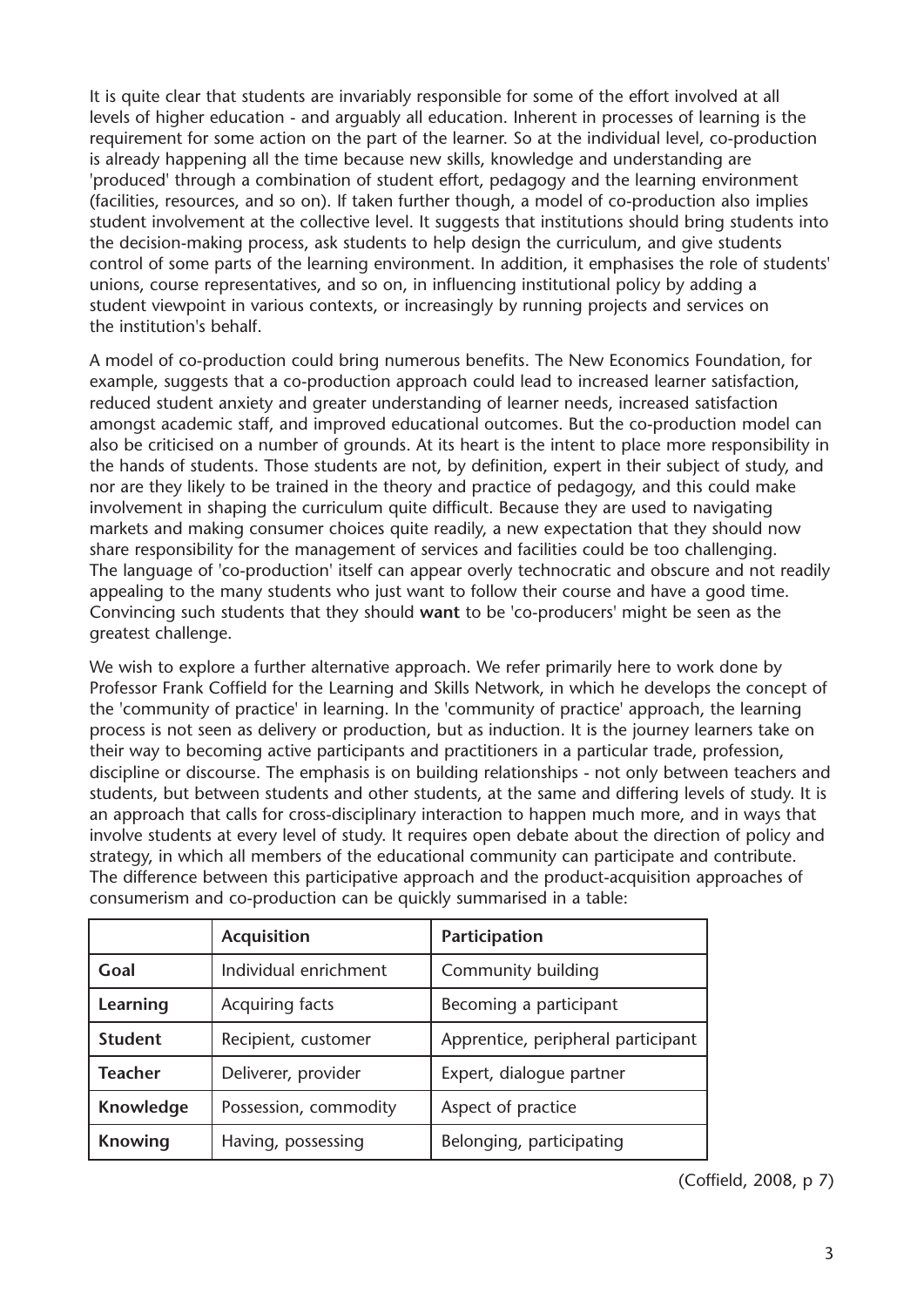It can be seen how the 'community of practice' approach represents quite a radical departure from other models. It takes a naturally collectivist, flexible and organic view of the educational process and asks us to think critically about how such an approach might be supported and stimulated. It is now incumbent on us to take the concept a little further, with a brief but relatively practical indication of what this approach might mean for policymakers and practitioners in higher education, outlining some of the ways a 'communities of practice' model could be developed. Many of these ideas are already being pursued in the sector so there are some examples to follow, and where this is the case we indicate it - but perhaps what remains to be done is the purposeful coordination of all these ideas (and others like them) in an overall strategy reflecting the 'community of practice' approach.

- Establishing more extensive student induction programmes, perhaps even on an accredited basis, which would address academic values, ethics and ways to expand the learning experience (as in UCL's 'Transition' programme: www.ucl.ac.uk/transition).
- Supporting self-organising study and discussion groups for different subjects within the institution, and also crossing subject boundaries (schemes such as PASS at the University of Manchester: www.manchester.ac.uk/undergraduate/academiclife/supportservices/pass and PAL at Bournemouth University: http://pal.bournemouth.ac.uk).
- Creating networks for students in similar subject areas across several institutions where there is a common interest either by geography or by mission, or other factors (currently being explored and developed in Scotland through the work of the Higher Education Academy (HEA) in Scotland and student participation in quality Scotland (sparqs) on subject networks).
- Increasing the frequency of student presentation of research and ideas, and for a greater audience (as in Warwick University's Reinvention Centre: <www2.warwick.ac.uk/fac/soc/sociology/rsw/undergrad/cetl>).
- Concentrating effort on improving student feedback and follow-up from presentations and assessments, and making the sources of feedback more diverse (the NUS has recently done a great deal of work on feedback, as has the HEA).
- Circulating student work amongst other students (with appropriate measures in place to ensure this is done positively and to mitigate the risk of plagiarism).
- Organising regular, open discussions and debates about institutional policy and strategy, in which both students and staff (academic and administrative) could participate (as in the University of Exeter's 'Students as Agents of Change' project: http://as.exeter.ac.uk/eeu/projects/studentprojects.shtml).
- Allowing some course content to be shaped by open discussion amongst participants about the direction of programmes; so that participants gain a greater sense of the scope of the subject and the many possible alternative directions that could be taken.
- Increasing the amount of joint work and joint assessments, especially in subject areas where this is not the norm.
- Using new social networking technologies to increase the exchange of ideas and views amongst students who may not naturally make contact with each other in the classroom.

We believe this issue is ultimately about power, and in particular, who has the power to determine action in the educational environment. In a model of consumerism, power is cleaved; consumers exert it through their market choices and their complaints to the provider, but the provider makes its own decisions about how to respond to these pressures, through policy and management practice. In co-production, power is shared; both students (as users) and institutions (managers and academics) each have joint responsibility for change in policy and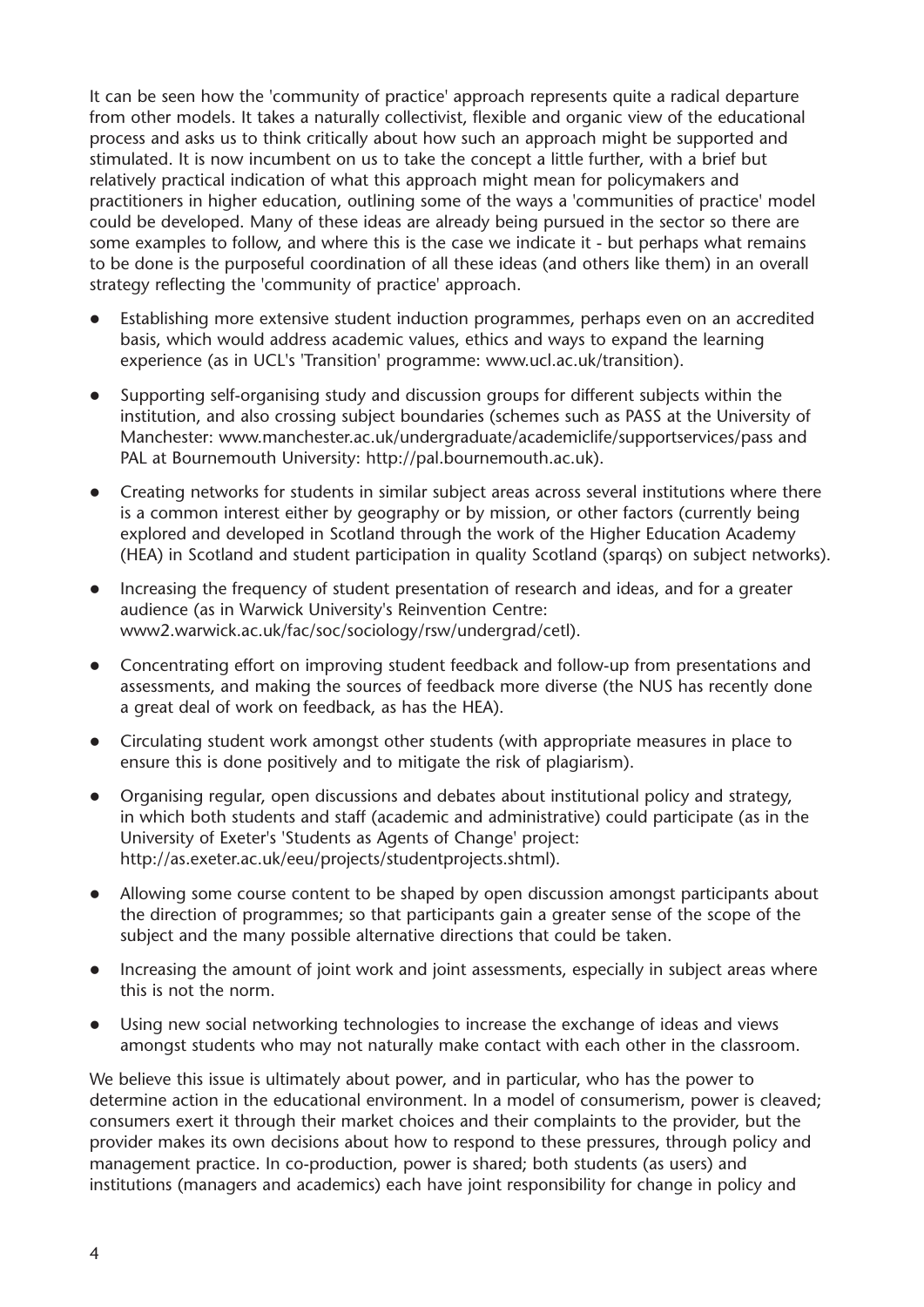for their own roles in practice. Both approaches are problematic because they are insensitive to the reality of the world of higher education in all its complexity, and create differing but often unhelpful pressures for all concerned.

In the approach we have briefly outlined, power is seen as relational, dynamic and ever-shifting within communities of practice and within a wider educational community. There are moments when a student holds the power over action almost solely within his or her own hands - after all, it is the student's own work that represents the final outcome, and no-one else can do that work for them. At other moments, it is the teacher who has the power to define the boundaries of the subject, introduce the key critical concepts, act as the referee for arguments, and oversee the student's ongoing work while offering guidance along the way. In still other situations, the power to initiate new action is found at the points where minds come together (students in debate with each other, for example), shaping cognition and provoking new work.

The most important aspect of this approach is that all participants, especially students, understand that they do have power - and that it can be exercised through their commitment and contribution to their community of practice, as opposed to the exercise of power simply through choice-making, complaint or by responding to consultation. We consider that this might be a better route to strengthening the relationships and fostering the attitudes which must underpin improvements in quality.

#### **References and other reading**

Ahier, J, Beck, J and Moore, R (2002) *Graduate Citizens? Issues of citizenship and higher education*, London: Routledge

Coffield, F (2008) *What if teaching and learning really were the priority?* London: LSN

Clarke, J, Newman, J E, Smith, N and Vidler, E (2007) *Creating Citizen-Consumers: Changing Publics and Changing Public Services*, London: Sage

Featherstone, M (2007) *Consumer Culture and Postmodernism*, London: Sage

Hughes, J, Jewson, N and Unwin, L (2006) *Communities of Practice: Critical Perspectives*, London: Routledge

McCulloch, A (2009) The student as co-producer: learning from public administration about the student university relationship, *Studies in Higher Education*, vol 34, no 2, pp 171-183

Needham, C (2003) *Citizen Consumers: New Labour's Marketplace Democracy*, London: Catalyst Working Paper

Slater, D (1998) *Consumer Culture and Modernity*, Cambridge: Polity Press

Wenger, E (1999) *Communities of Practice: Learning, Meaning, and Identity*, Cambridge: CUP